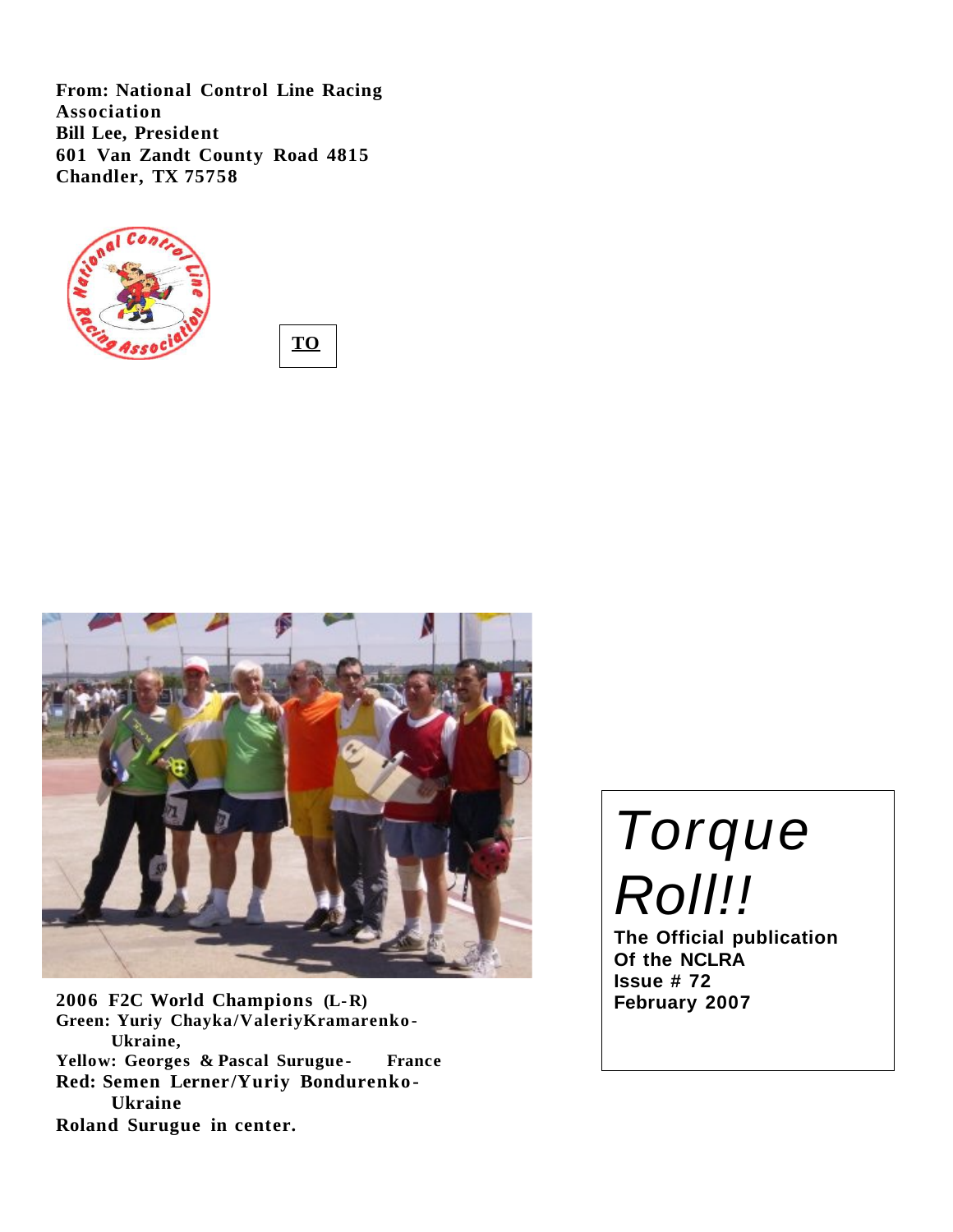# **PRESIDENTS' COLUMN- BILL LEE**

Welcome to the "new" Torque Roll! For many of you, you will be reading this on your computer instead of the hard- copy that we have enjoyed for several years. As I am sure you know, we had a "sweet heart deal" with AMA and they produced and mailed our newsletter for us. HQs had excess printing capability and we took advantage of it. A BIG thanks to Steve Kaluf and his staff at HQs for all of the help they provided!But that deal is over and we are adapting.

With this electronic distribution, if you want a hardcopy, you will have to print it yourself. However, if you want to be sent a hard- copy instead of electronic (and for those without an e- mail address, that's what your reading), you can go online and change your personal method of distribution. But please understand that printing and mailing the hard- copy is an expense (and the NCLRA dues will have to be adjusted in the future when we get the printing sorted out (EDITOR'S comment))

If you want to see the back issues of the Torque Roll, they are available online under the "Members Only" section of the NCLRA web site:

http://www.NCLRA,org/

**CL Racing Editor for Model Aviation**: Jim Holland has been the CL Racing contributing editor for Model Aviation for the past year or two. But Jim has resigned this position and Bob Hunt, the MA Aeromodeling Editor, has asked me to see if I can find a replacement. As of this writing, no- one has been identified.

The CL Racing column in MA is quarterly. It should consist of 1500- 2000 words and a small number of pictures. AMA pays the columnist for the efforts. (You won't make a living being a MA columnist!)

Writing skills are not a prerequisite! I am fairly certain that NONE of the previous columnists were accomplished writers when they took over the column. I know I was sure not when I wrote it back in the 70's when MA first was published.

If you are perhaps interested, or know someone who would like to try their hand, please contact me.

**NCLRA Elections:** This is the year when we elect the District Representatives. Nominations will be accepted by the President and Newsletter Editor between March 1 and April 30 for each of the Districts. I know that at least a couple of the Districts will require new faces since the current representatives have either moved out of their District or have told me they do not intend to run

again. So please put on your thinking caps and get someone to take on the responsibility.

Being a District Representative is not a big deal. It involves being the eyes and ears for NCLRA in the area, writing something (a couple of paragraphsis enough) for the Torque Roll every couple of months, and being involved with decisions that the organization must make on occasion. The Representative doesn't even have to do the writing himself if he can get one of his buddies to put something together for him.

Along this same note: We are once again without a Vice President. Jim Holland has resigned and I need to appoint someone to fill that role until the elections in 2008. I would appreciate a volunteer.

**New Member sign- up and Renewals:** We have added a new feature to the NCLRA website: an online membership sign- up and renewal system. Coupled with this is the ability to pay dues using PayPal and credit cards.

If you are a current or previous member, you will need your "Members Only" user ID and password. If you have not ever established your own user ID on the site, you will be asked to enter a temporary user ID, and the system will then ask you to establish a permanent name and password.

Your temporary ID, if you need it, is on the label of this and previous issues of the Torque Roll. If you are getting this issue via e- mail, your temporary ID can be obtained by contacting Dave Rolley or me. Remember that a temporary ID is only provided until you have established your permanent user name.

The online system will ask you how you wish to pay for renewal: check, PayPal or credit card. If you ask for check, the system will give you a page that you can print and sent in to the Treasure, address on the form.

If you request PayPal or check, the system will take you to PayPal. PayPal provides a means to pay via a credit card without becoming a PayPal member. This gives us the ability to accept credit cards without he hassle of actually accessing the credit card companies themselves. And, of course, those with a PayPal account can use it in a normal fashion.

We hope this provides one more convenience for NCLRA members and newcomers.

**NATs 2007:** It's time for everyone to be thinking of the NATs this summer. Once again we will be using fuel sponsored by Ritch's Brew. Fuel for all events except Fox Race and SSR will be 10% castor oil, 10%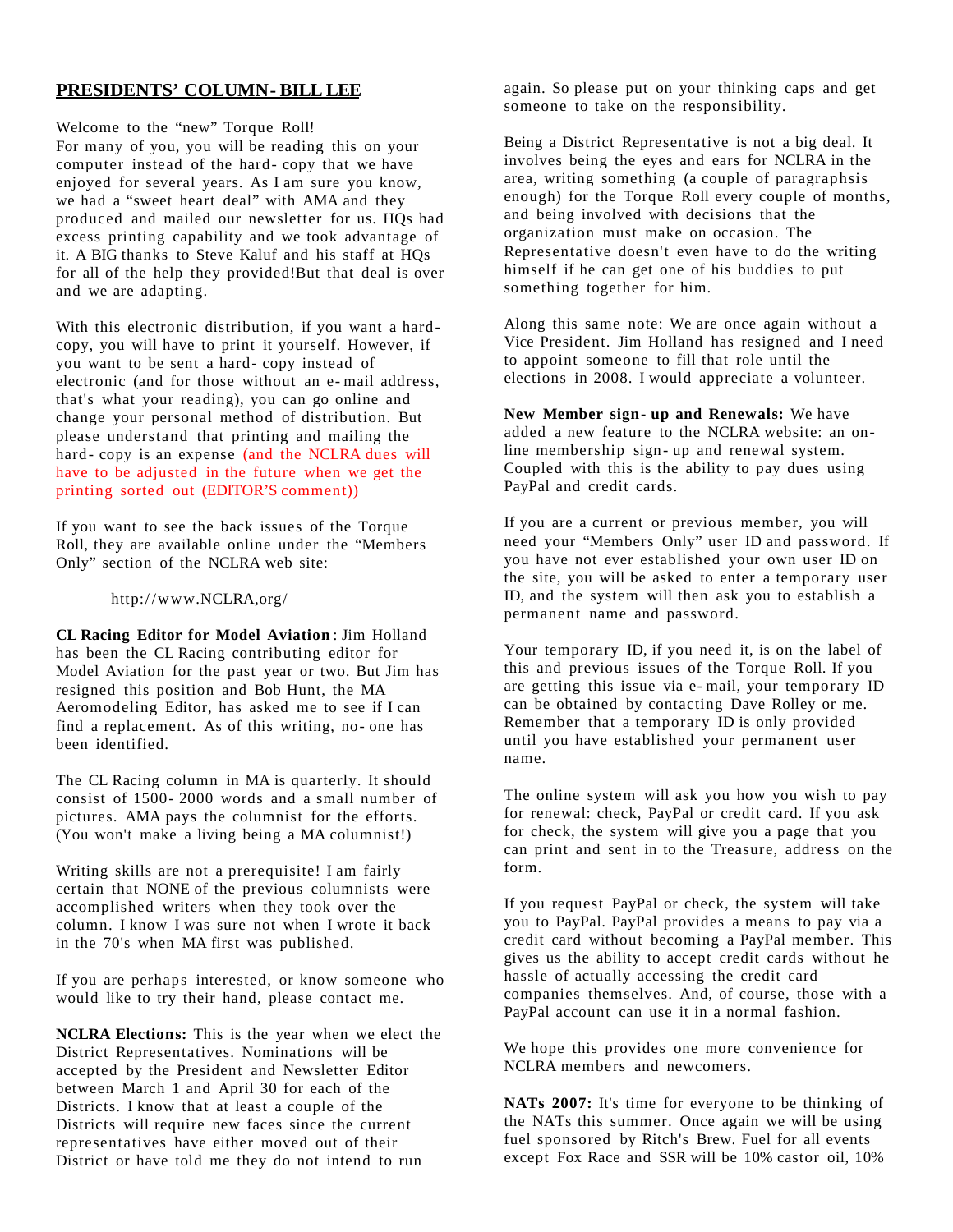synthetic and 10% nitro. Fuel for Fox and SSR will be 20% castor oil.

If you have been a NATs contestant or mechanic within the past two years, you should have already received your NATs entry and associated information. If you haven't, please contact AMA Headquarters and they will send a packet to you. An interesting note: they include a sign- up sheet for the unofficial events as well as the official events. This is new this year. But this in no way means that we will not accept entries on the field for the unofficial events up until the close of processing for the event.

**New CL Racing Rules:** The 2007- 2008 rules are now available on the AMA website.

http://www.modelaircraft.org/

Once there, pull down the "Competitions" menu and bring up their main page. You can then navigate to the rules pages.

Some notes: as of this writing, the 2007 rules as published still have some errors in them. These have been identified and AMA HQs has promised a quick fix. Hopefully by the time you get this newsletter, they will be current and correct. For real- time information, keep an eye on the AMA site and visit the rules regularly. When they get fixed, they should have a revised publication date on the front sheet. You might also visit the Delphi CL Racing forum where we will announce when the corrections have been made. Or you can contact me directly.

If need be, we will make an unofficial set with all of the correct changes in them and put them up for all on the NCLRA site, but that will only happen if HQs is slow in getting the corrections made and published officially.

**F2C Team Selection:** The member sign- up program has been very successful as well as the program itself. Because of the impetus provided by the new program, we are seeing a regular set of F2C contests being held around the country. It is safe to say that there has been more F2C competition in the U.S. In the past year since the program started than occurred in the previous five years combined! And that kind of activity makes all of the teams better!

This year we already have several events scheduled starting with Cabin Fever in Arizona in March, Dallas in April, St,. Louis and Topeka in May, and the NATs in July. In addition, the SCAR folks in Southern California have F2C and F2CN scheduled at all of their monthly contests throughout the year.

In order to gain full support and funding for the F2C team from AMA, we need to get 8 teams to the Finals. That may be tough, but the new program is

giving folks an opportunity to become proficient, and there is great hope for the future.

The qualifying results are kept for all to see on the NCLRA web site. They can be found under the "F2C Team Selection" button and then to the "2008 WCHs Program". On that page is a link "Qualifying Results"where all of the results from the past year are collected and summaries presented.

# **NORTH CENTRAL- LES AKRE**

As I sit here typing out this months column, staring periodically at the gloomy snow clouds threatening to release their load on an otherwise unsuspecting city, my mind begins to drift to thoughts of Cabin fever 2007. For those of us who live in the "Far North", the Cabin Fever contest allows some of us to get our airplanes sorted out a bit earlier than normal. I am certainly looking forward to this, as it will be one of only two contests I will be able to attend this year due to staffing conflicts at work.

# **B team race plans**

Duncan Bainbridge, the pilot end of the Bainbridge/Orchard racing team from the U.K., sent me a copy of builder/pitman Mick Orchards fine "Cleaver" Barton "B" racer which they campaign, and used to win this years Barton B event at the 2006 British Nationals. This fine plan set comes with pictures, and a great set of instructions, as well as a full size hand drawn plan. Mike has some interesting ideas on engine cooling that are incorporated in his design. The plans are available from Duncan for the sum of 5 pounds sterling (\$10.00 U.S.), postage included. If you want a copy, contact Duncan at:

#### [duncan.bainbridge@austinsmithlord.com](mailto:duncan.bainbridge@austinsmithlord.com)

Sorry, but I don't have a regular mailing address available for Duncan.

#### **Having trouble finding engines?**

Like many of you, I have had to resort to ebay to find engines suitable for some of our racing events. As you know many of the popular engines we use in certain racing events are no longer manufactured, or the company that manufactured them doesn't exist anymore. Another problem is that few, if any manufacturers are replacing these obsolete engines with a newer variant suitable to our needs. This can make finding new engines of a particular design type for a specific event quite difficult. I don't particularly like this situation as it does not help the hobby shops and suppliers we depend on for most of our supplies. The less we buy from them, the less support the whole hobby industry has. Many U.S. engine importers/ distributors are no longer carrying engines smaller than a .40 or .46, or have decided to handle only the larger ¼ scale engines making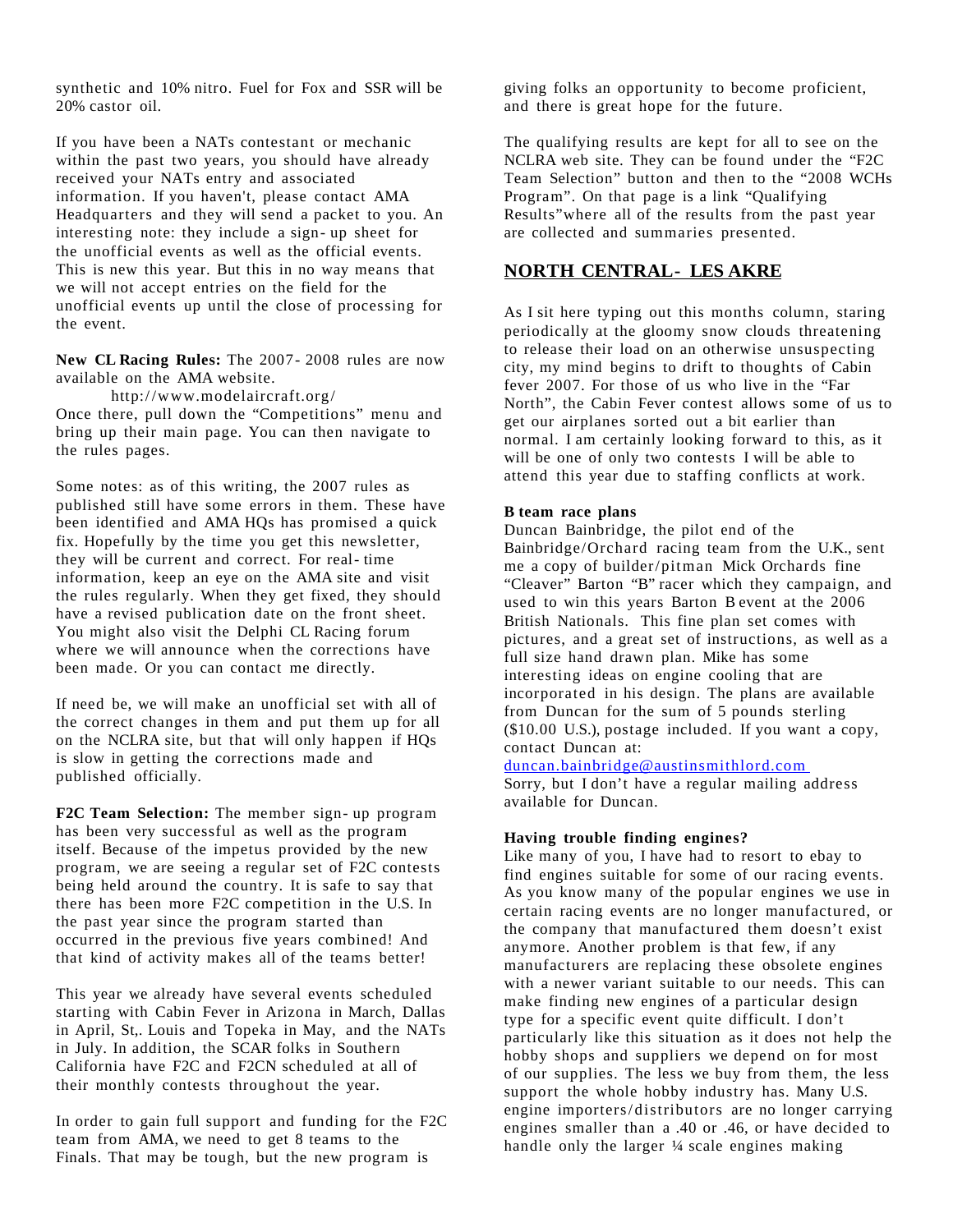sourcing suitable engines for some events even more difficult.

In a perfect world, our event rules would be written to limit engine performance for certain events without dictating a particular design or type of engine be used.

Something to think about.

# **Project Rambler**

Project Rambler is coming along, albeit slowly. I have removed all of the old silk covering, and all of the top planking and some of the formers. The wing has aluminum tubes set into it for the lead outs, and these were covered by some type of wood filler that has deteriorated. I will replace the tubes and fill in the gaps using a more modern material before fiber glassing. I will have to make a new bellcrank as well, as the old one was a poorly designed unit that would have eventually failed.





Quote of the month;

"If you always do what you've always done, you'll always get what you've always got"

See you next month.

# **NORTHWEST REPORT- MIKE HAZEL**

Greetings fellow racers, and hello again! As previously announced, John Thompson wished to step down from this position, and he convincingly twisted my arm into doing it again.

Without wishing to bore you with lots of details, here's some recent personal history that has affected my modeling activity….. After years of being a city boy, the missus and I decided to pursue our goal of doing the dream house thing out in the country. In 2005 we purchased some acreage several miles away from our home in Salem. The acreage also includes an old rundown house and a barn/shop. After selling our city home, we moved into what will just be a temporary home for us. We will build our new home on this site in 2008, but meanwhile are keeping busy with cleaning up the property, site preparation, house plans, etc.

All of this has cut back time for modeling, including operation of my prop business which is now just limited to warmer months since I have to do the work in an outside shop building. However, it will all be worth the wait because the dream house will of course also have a dream shop. Oh, and my personal flying field will be nice, too!

The Northwest contest season will soon be kicking off, and the inclusion of racing events is again a bit on the light side. However, the one meet that bucks that trend is the Northwest CL Regionals. This will be the 36th annual edition, and as usual this large contest offers a vast array of events including those of the racing variety.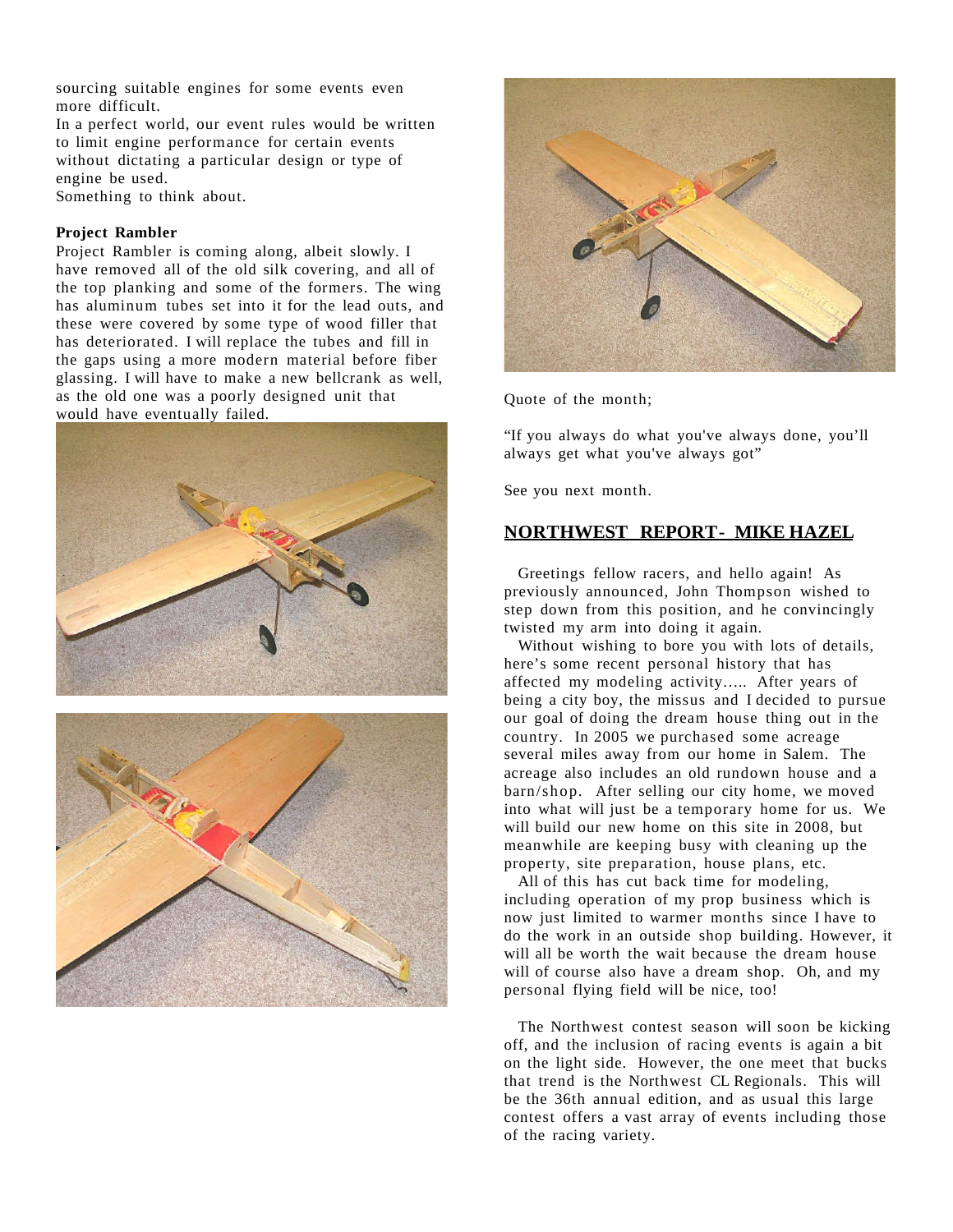The exact lineup has been altered somewhat this year, due to lack of interest in some classes and requests for new stuff. The popular mainstays will include NW Sport Race (Fox 35), NW Super Sport Race, Mouse Race I, Clown Race, and Quickie Rat. Dropped from the lineup are Class II Mouse, and AMA Scale Race (Goodyear). The .15 Rat event has been retained, and it is suggested that any Goodyear entries just fly in that, two events in one as it were. Added to the lineup is the NCLRA Super Slow Rat, and B-Team Race will be tried again.

Contest dates are May 25- 27, 2007, and the site is the Eugene airport in Eugene, Oregon. The racing will be spread out over three days, which typically gives entrants some time to prep between events. For more information go to the NW district's website: flyinglines.org. If you need to request a hard copy flyer I can supply those for you.

Tight lines and quick pits! Mike Hazel, PO Box 126 Mehama, Oregon 97384. Phone: 503- 859- 2905 E-mail: [zzclspeed@aol.com](mailto:zzclspeed@aol.com)

# **NORTHEAST REPORT- JASON ALLEN**

The days are short, the weather is tough and no flying in our neck of the woods right now. However, since it's the New Year we can start planning for the seasons to come. My Pitman and I have already started to plan for our upcoming F2C contest schedule. It looks like it's going to be a busy summer, getting ready for the Team Trials. It's fun to try and figure out what new equipment to buy, getting in touch with the suppliers overseas, and impatiently waiting for the mail. Remember to make sure all your support equipment is in good working order and ready to go when those first couple of flowers starts poking through the snow.

It's been a while since my father and I have had an event to really compete in. F2C has taken most of my time for the last few years. To make this year more fun, we've decided to compete in clown. Watching the recent contest results and other writeups in Torque Roll and on the internet, clown looks like a really fun and competitive event. I originally steered away from this event because it seemed like a beginner's event, and I'm not a beginner anymore. In the last few years it's really taken off and become on of the more popular and most contested events. Engine selection seems wide open, the planes are easy to build and a pleasure to fly. I've heard good things about the new Zalp F2D motor and since I'm in pretty tight with the importer (my F2C Teammate and pitman, Bob Whitney) I think I should be able to get a good deal on one <wink>. So this year my dad and I are going to take this event seriously and try to put a whoopin' on some people out there. It should be fun.

In the next few months I'm planning on putting together an article on building an F2C plane and submitting it to Torque Roll. If anyone has any specific questions on the process, or something I might overlook (I'm not sure how detailed it's going to be). Please let me know and I'll be sure to include it in there.

See you in the center.

# **TREASURERS' REPORT- DAVE ROLLLEY**

A new way to join the NCLRA or renew your membership:

We now have a new membership sign- up and renewal system on the NCLRA web site. In addition to online sign- up and renewal, the system supports online payment as well. Credit card and PayPal payment options are now available.

#### http://www.nclra.org/

To join the NCLRA or to renew your NCLRA membership, click on the "Membership Information" button to the left of the NCLRA logo. This brings up the display that explains the dues and newsletter options.

Renewing members click the renewal link and new members click the join link. This will bring up another display.

For a current or former NCLRA member with your "Members Only" login information, you can log into the system and it will bring up your current membership information. You can then indicate how many years to renew, and how to pay. If you want to pay by cash or check, the system will give you a page to print and instructions on how to send it in.

If you've never been to the "Members Only" section of the website, you will need a "Temporary User ID". It is printed on the mailing label of a recent Torque Roll, in the upper right- hand corner. Or contact Bill Lee or myself and we will get it to you

For a new member fill in the personal information, indicate how many years you wish to join for, and how to pay. If you want to pay by cash or check, the system will give you a page to print and instructions on how to send it in.

If anybody tries the new system and encounters a problem, or has suggestions for improvement, please contact Bill Lee or myself.

It's renewal time!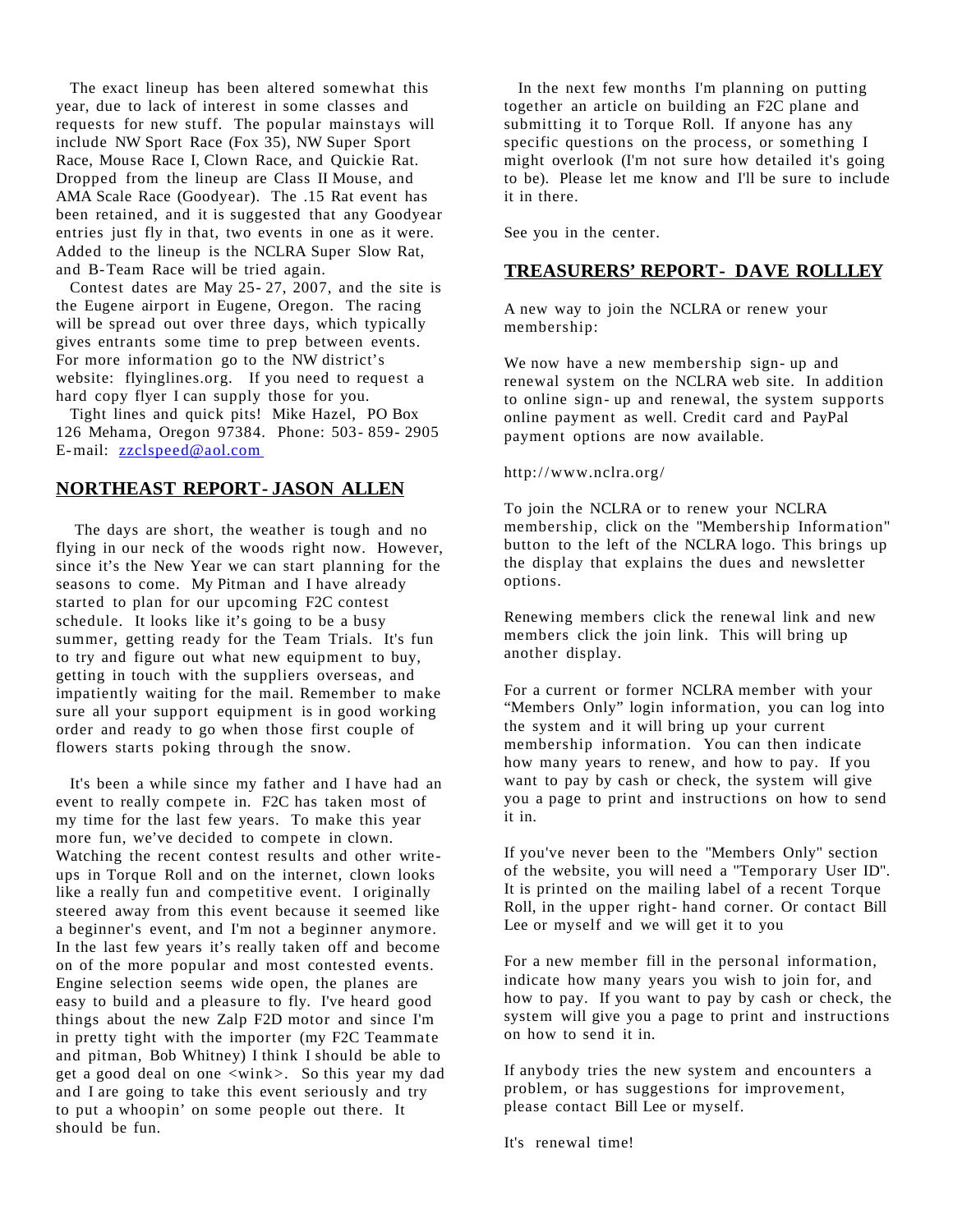As of January 30, 2007, we have received 70 renewals/new members. Roughly 10% have used Paypal for their renewal payment. Several folks have already taken advantage of the new online renewal mechanism. In addition to their dues, several of our member's have donated additional funds to support the F2C program or to be used as the organization sees fit.

The NCLRA is moving to electronic distribution of the Torque Roll for those members that can receive the newsletter in that manner. The move to electronic distribution has been necessitated by the loss of our previous publishing and mailing arrangement. When you renew, please indicate your preference for the newsletter delivery. If you have not already done so, please log in to the "Members Only" portion of the NCLRA web site and indicate your preference for newsletter delivery.

For a change, good news for our F2C Program!

At the 2006 NCLRA Annual Meeting the membership determined that the USA's F2C program is important to the NCLRA and authorized the payment of the F2C Program Participant's Fees for NCLRA members for the 2008 F2C Team Selection Program (TSP).

To date 36 members have indicated a desire to participate in the 2008 TSP in the manner. In addition, approximately 20 other folks have registered directly with the AMA for the 2008 TSP. The combined number breaks minimum required threshold for full AMA support for the USA's F2C team! Congratulations to everyone that has participated so far, you have shown the AMA that we want and will support the F2C program.

Remember, all moneys collected by the AMA for the 2008 TSP is used to directly support the 2008 TSP and the participation of the three teams that make up the USA's F2C Team at the 2008 World Championships!

As one of the potential members of the 2008 USA F2C Team, thank you.

We do need some more folks actively racing F2C. Our goal is to get at least 8 teams to participate in the 2008 TSP Team Finals contest. Please see 2008 TSP information on the NCLRA web site. The button to get there is right under the "Membership Information" button mentioned above. Contact me if you have any questions.

# **EDITORS COLUMN- TIM STONE**



Pictured above is a tool that I use the most during this time of the year. For those of you that live south of Illinois this is called a "space heater". As I am writing this, today's' forecast *high* temperature is 2 degrees. It even *sounds* cold outside now. Sound travels much better the colder it gets and you can even hear commercial jets at 35,000 feet quite clearly! Needless to say there is not much flying going on here right now, it is building season.

One event that is starting to interest me is Clown racing. I have not been too interested in the event until lately but after seeing some of the performances at the 2006 Nats, I might just give it a try. For better or worse this event has matured to the point of being pretty quick and competitive 3 up racing. I noticed this trend a few years ago when Nelson .15 and .19's were starting to be used and then diesels with their mileage advantage over glow motors. Currently there are several F2D (FAI Combat) engines that are quite competitive in this event.



Fora .15 available from Thomas Mejzlik at web address [http://www.mejzlikmodellbau.com](http://www.mejzlikmodellbau.com/) or George Cleveland at http:// [pages.prodigy.net/gcleveland\\_grsmodels](http://pages.prodigy.net/gcleveland_grsmodels) This engine was used by Ron Duly to win 1<sup>st</sup> place at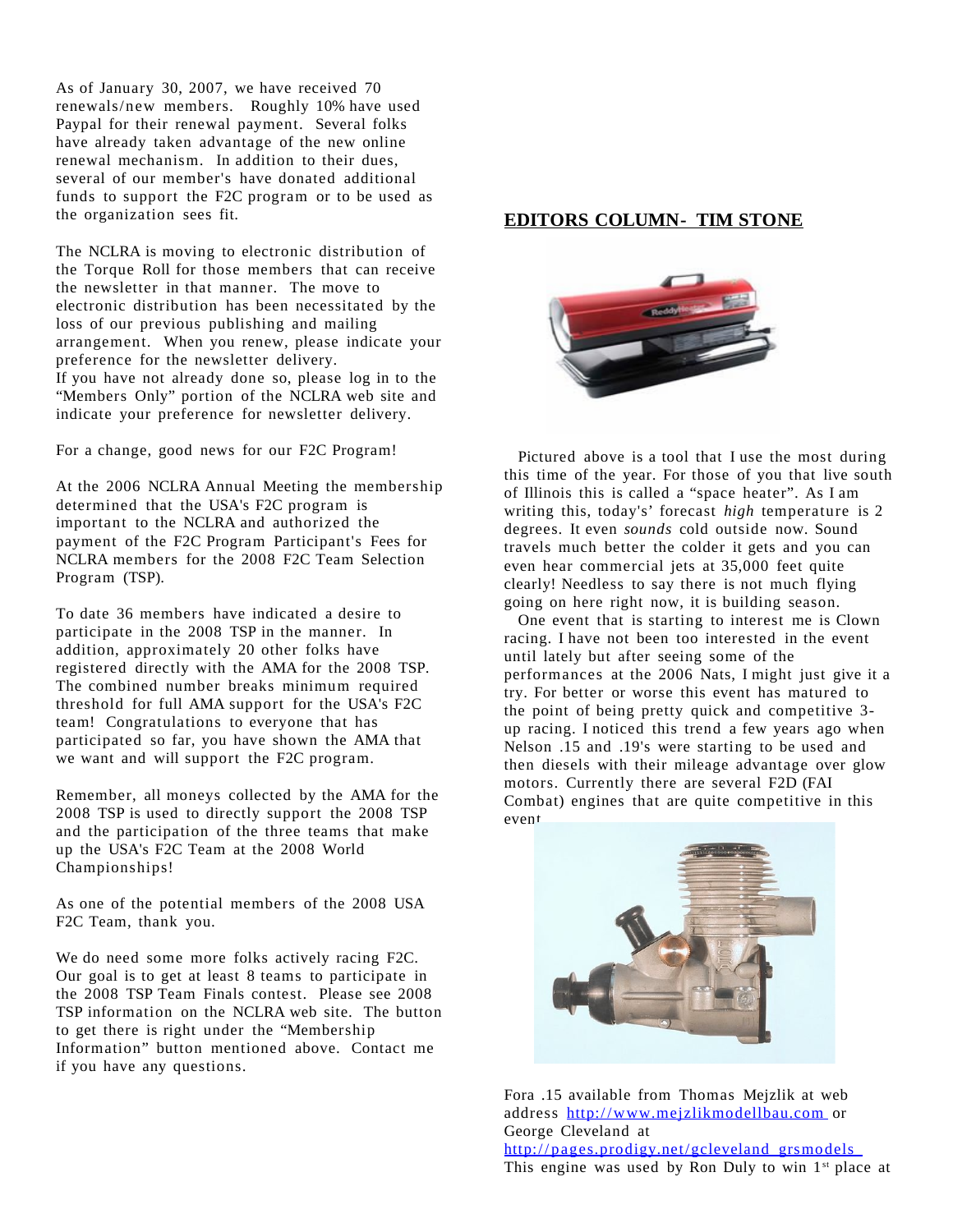the 2006 Nationals with 331 laps for 15 minutes, a new record. Notice the tiny venturi with approx 3 mm (hole. These are exceptionally powerful & easy starting motors. Bob Oge used one of these with a larger venturi in Goodyear at the 2005 Nats but airspeed was below most Nelsons & Gillott Rossis. This engine uses a Nelson glow plug. Typical of current combat engines it features heavy duty mounting lugs, short needle valve and AAC piston/sleeve with rear exhaust angled away from center to clear the wing.



Russ Green sent a couple of pictures taken on Jan 1 fun fly in Dallas. His Fora powered Clown is a fast setup but mileage needs some work I hear.



Zalp- K .15 distributed by Bob Whitney is an exceptionally well made engine. It has many features in common with the Fora. Very lightweight at around 130 grams (approx 4.5 oz) AAC piston & sleeve, uses a Nelson plug. Bob even reworks the venturi by inserting a 'drip tube' for better flow than the stock venturi. It even comes with a muffler!



Bob Whitney also has sent me a photo of his addition of a spring starter to a Cyclon .049 for Mouse 2. Bob machines a new thrust washer, collet & prop nut to extend the front end long enough to accommodate the spring starter. The spring pictured is from Norvel. Crankshaft is left stock by using a 'recessed' prop nut. Contact Bob for drawings & details.

# **GLOW PLUGS- TIM STONE**



Selection of glow plugs has never been a simple matter, however with knowledge gleaned over decades of their use the choices have become somewhat simpler. There are specific glow plugs for specific applications. As racers we are looking for top RPM, good starting ability & durability. Things like a reliable idle or a good transition from low to high speed are not important to racers. The maximum 10% nitromethane rule used for most events also makes selecting the right plug easier.

The huge popularity of R/C car racing has also led to growth in the number & variety of glow plugs available. The evolution of this segment of the hobby has given C/L racers better quality plugs & easier selection than ever before.

When I started racing in the early 1970's there was a limited selection of glow plugs suitable for our use. Like just about every other racing component, some competitors were quite secretive about what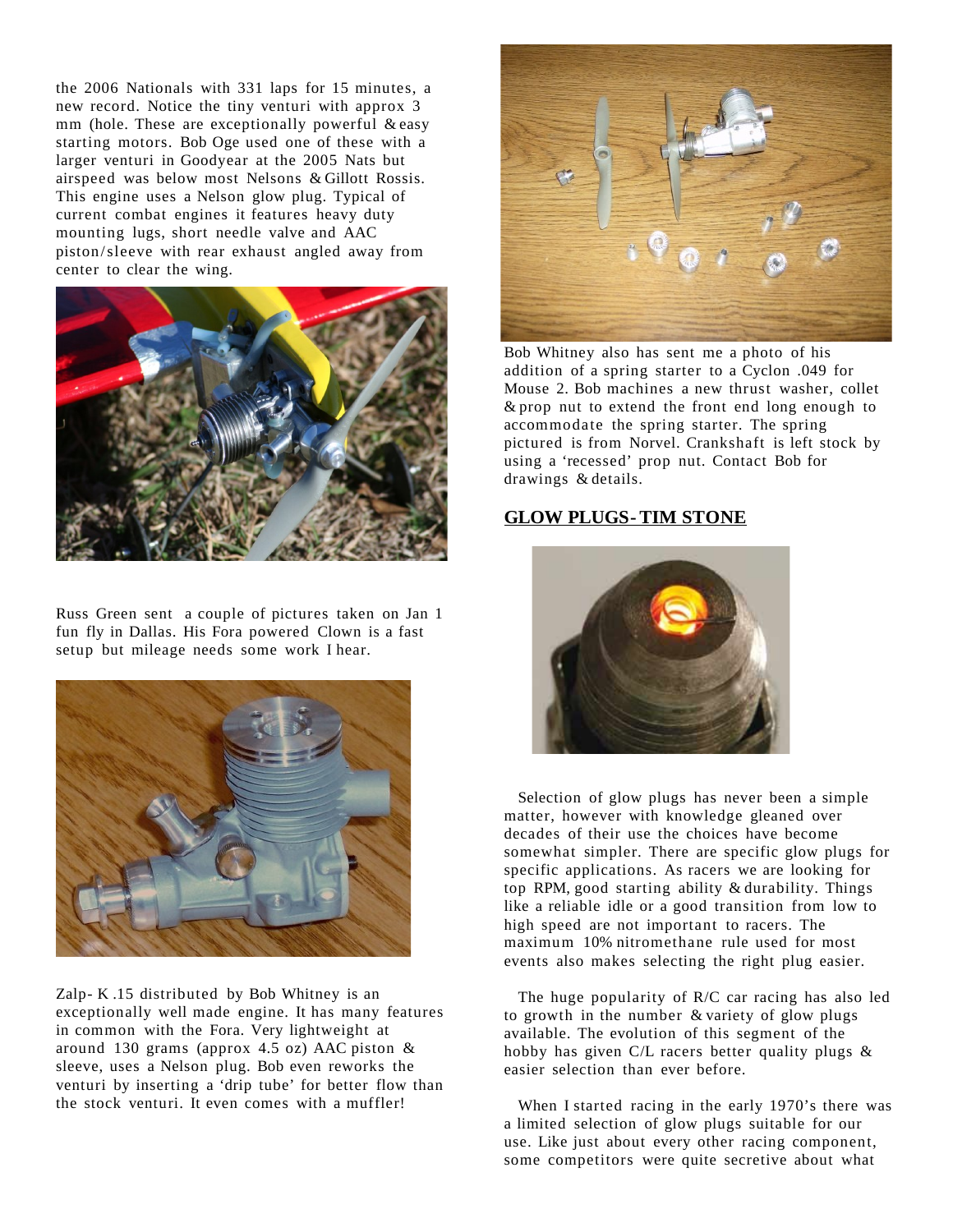glow plugs they used! I recall that some people even filed or ground the exterior of their glow plugs in order to disguise what they were! One of the really weak areas of glow plug construction early on was the insulator seal.

Some racers beefed up the insulator seal with a bead of high temperature epoxy. No plugs were really as durable as racers needed, and even with single bypass motors that would be considered low performance by today's standards, glow plugs suffered numerous failures. These were in the `unlimited nitro' days when you could run any fuel that you wanted to. Glow plug life was usually the limiting factor as to how much nitromethane could be used..

#### **Meet the new kid…**

In the mid '70's the "Globee" glow plugs hit the market. They were probably the biggest innovation since the invention of the glow plug by Ray Arden. The Globee plug was developed by Harry Rowe working with manufacturer Fusite. Fusite was not in the modeling business but they specialized in designing and manufacturing metal to glass seals. This was an entirely new glow plug design featuring a flat coil element in place of the traditional tight spiral wound element.

Globee plugs were at first a prized `secret weapon' distributed only to the top racers of the day. John Ballard and John Kilsdonk did the testing on their Rat & Goodyears. There was wild speculation as to how many more rpm's that could be realized using the Globee plugs, but it didn't matter to most racers; they just wanted them! Globee plugs were probably good for around a 2000 rpm increase over standard ¼- 28 plugs. This was due to a more optimal shape of the combustion chamber than with conventional glow plug design. Globee plugs have been out of manufacture for many years now but Henry Nelson makes a 2 piece plug with a Globee type element.

#### **Current Technology**

Today there are 3 major glow plug types;

**Standard (1/4"- 32 thread) Turbo (5/16"- 32**







**Nelson**  $(11/32$ <sup>"</sup>  $\cdot$  **32 thread**) one piece & 2 piece Globee type element. Note that the plug at left has a groove on the hex indicating it is a N3 Heavy duty version.

#### **Proper Torque**

Most of us have learned through trial & error how much we

have to tighten glow plugs. The 3 main types of plugs require different amounts of torque to seat them properly. Of course there is no time to do this during a pit stop, but by measuring the actual torque with a torque wrench & then checking the tightness with a regular plug wrench you can develop a pretty good feel for it. You can get a ¼" drive torque wrench for under \$25.00 and they come in handy for other tasks such as snugging down head bolts.

It is also a good idea to use a small amount of anti seize compound on the plug threads to make removing them easier, especially on the tapered seat plugs. Permatex 133a does the job pretty well  $&$  is available at most auto parts stores.

**¼"- 32 Standard plugs** rely on the seal created by the soft brass washer and should be torqued at least 24 to 30 in/Lbs.

**Nelson plugs** form their seal by the fit of the tapered seat to the cylinder head, so torque is an issue. Ideal torque for a Nelson plug is 33 inch/Lbs as measured with a torque wrench. You have to be careful not to overtighten these plugs as they can become stuck or distort the combustion chamber.

**Turbo plugs** also seal to the head as Nelson plugs do, and should be torqued to about 30 in/Lbs. I have heard from several car racers that it is a common practice with these plugs to tighten them, loosen & then torque down a second time. You have to be careful tightening this type of plug as the `hex' area that contacts the wrench is much shallower than a standard glow plug; a soft aluminum plug wrench can easily be stripped out by a overtightened turbo plug.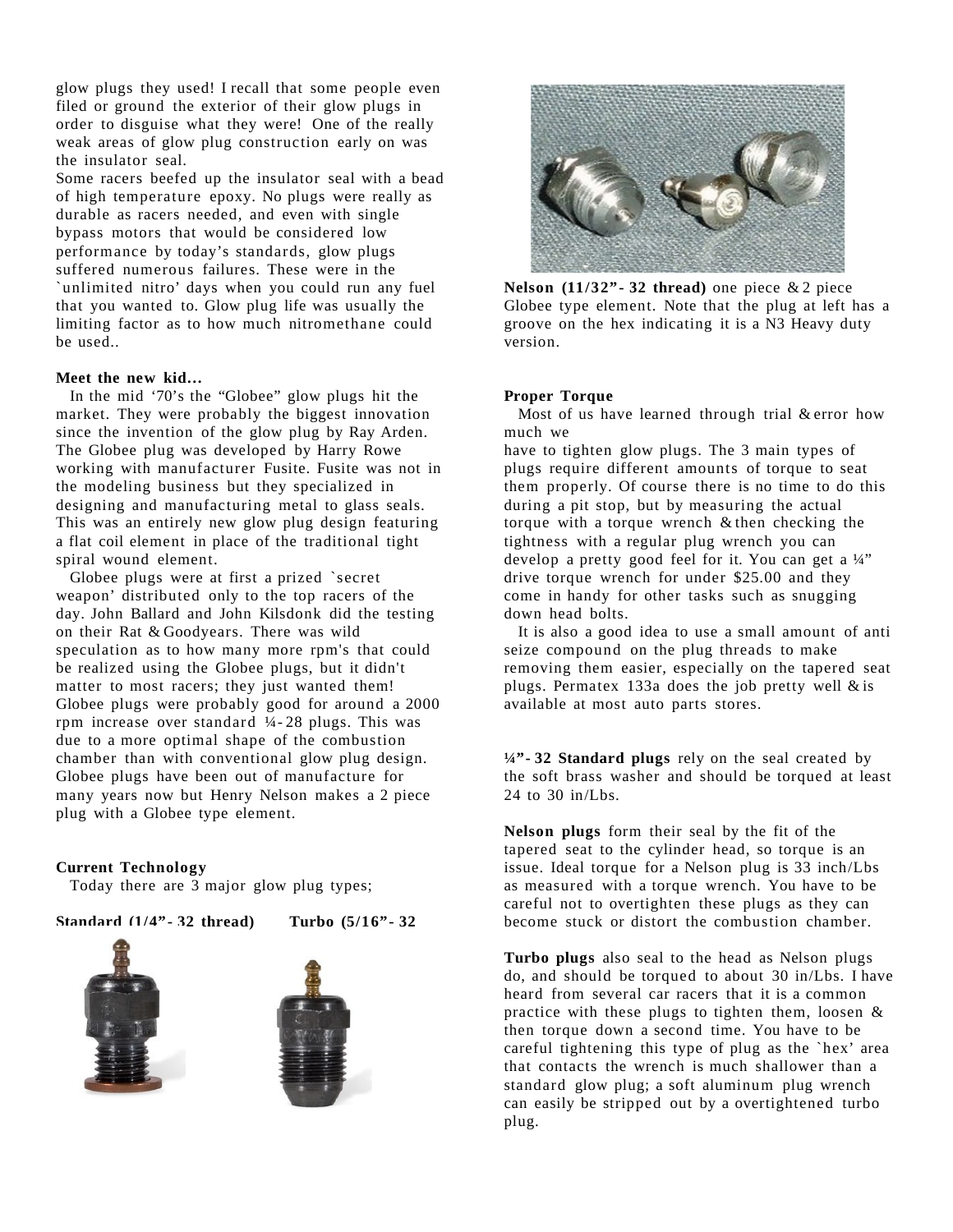Nelson & Turbo type glow plugs allow a much cleaner combustion chamber shape & are probably good for about a 1500 RPM increase over standard  $\frac{1}{4}$ -32 glow plugs. In some applications using the Globee type Nelson plug will add about 500 more RPM, but they do not seem to be as durable as the Nelson 1 piece plugs.

**Heat range** of a glow plug is determined the size of the element, coil diameter, the composition of the wire element  $\&$  the size of the hole that the element sits in.



**"Hot" plug at left, "Cold" plug at right.**

"Hot" plugs have a smaller diameter element than a "cold" plug. In the examples above also note the differences in the diameter of the coil wrap & the hole that the coil sits in. The heat range of a glow plug has the effect of advancing or retarding ignition. Hot plugs ignite the fuel/air mix sooner than cold plugs, thereby advancing the ignition. Cold plugs have the effect of retarding ignition timing. Simply said, hot plugs just glow brighter than cold plugs. The thicker element of a cold plug will usually be more durable than the smaller diameter wire used in a hot plug.

Using a plug that is too hot will result in a loss of power. The same is true if the plug used is too cold. **TOO COLD!** One way to tell if your plug is in the proper heat range is a change in RPM after starting the motor and disconnecting the glow clip. If there is a drop in RPM it means that the plug is too cold. Another sign of a plug that is too cold is excessive unburned fuel in the exhaust.

**TOO HOT!** A deformed or broken element is a sign of using too hot a plug, or too lean of a needle valve setting. Using too hot a plug will result in detonation (pre- ignition too far in advance of the piston reaching top dead center) and excessive head temperatures. If this gets bad enough you'll risk melting the glow plug element and ruining your motor.

**Choosing the right plug** starts with some basic rules. Lower nitro normally means using a hotter plug to help ignite the less combustible fuel/air mix. Higher nitro percentages normally require a colder

plug to retard the ignition at high RPM's. This gets somewhat muddled up by our use of 10% nitro fuel but sometimes high RPM. In most cases we wind up using a medium- cold plug for low nitro/high RPM events. Hi Nitro/Hi RPM events like 'B' Team race require a cold plug. Low nitro/Low RPM events such as Fox racing require a hot plug. Experimenting with different manufacturers' plugs and different heat ranges can definitely make a difference in RPM's as well as ease of starting. Here is a listing of Manufacturers & the heat ranges of their plugs; I have composed this list focusing on plugs that c/l racers would most likely use.

#### **Fox Glow Plugs**

Standard Short Hot 1.5 Volt, Standard Short Hot 2 Volt Standard Long Hot 1.5 Volt, Standard Long Hot 2 Volt Gold STD Long Plug Hot 1.5 Volt Miracle Plug Hot 1.5 Volt Pro 8 Short Cold 1.5 Volt Pro 8 Long Cold 1.5 Volt

#### **McCoy Glow Plugs & OS Equivalent**

MC- 8 Medium Hot #8 MC-9 Cold A5, R5 MC- 55 Medium Hot A3, #8 MC- 59 Hot

# **Rossi Glow Plugs**

R1 Extra hot 0.8 to 2cc RB4 Hot R2 Hot from 2 to 3.5cc RB5 Medium R3 Medium from 3.5 to 6cc RB6 Cold R4 Cold from 6 to 10cc RB7 Extra cold R5 X- cold for nitro fuel & R/C RB8 Super cold R6 Cold nitro 10 to 13cc R7 Cold for nitro 13 to 15cc R8 Cold for nitro 15 to 30cc

# **K&B**

1L- Medium- Hot 1.5 volt HD- Medium 1.5 volt HP- Cold 1.5 volt

# **Nelson Glow plugs**

- N3 standard 1 pc Heavy duty
- N4 2 Piece Globee type element; standard wire (.008) or HD "Green Marked" .0105 wire
- N5 1 pc SuperHot (for Navy Carrier engine use)

# **Read your plugs…**

Correct needle valve setting can be read from looking at the glow plug after a run. The color of the plug indicates rich or lean settings. If there is little to no discoloration at all, if the plug still looks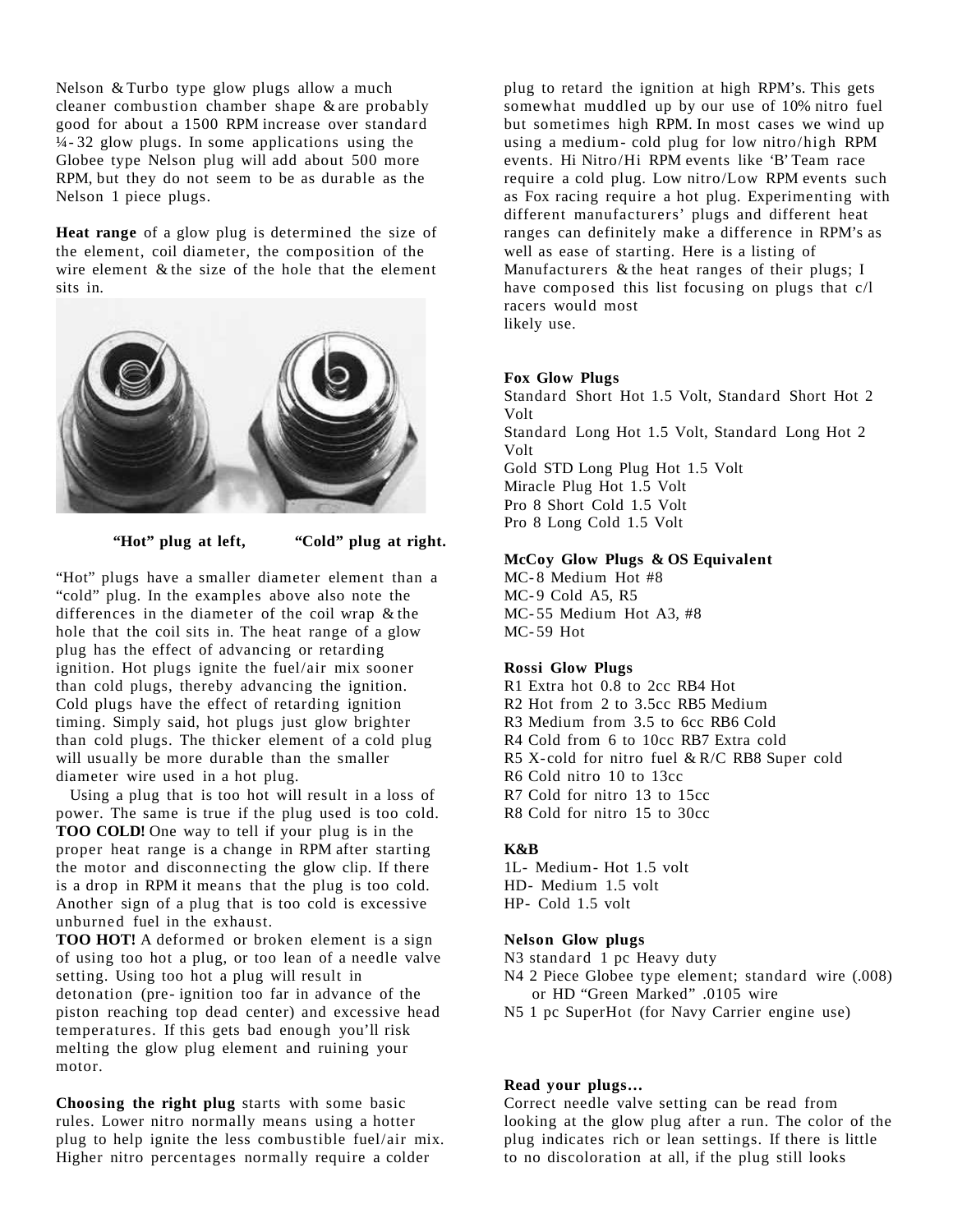basically new you are probably running the engine on the rich side, and can lean it out. The optimum color is very nice "light" shade of brown (or tan). In this case you are very close to the optimum needle setting for the engine. The third category would be a dark brown or black color, which means you are running too lean and you should richen up the engine.

Part of being a racer is going through the trial  $\&$ error process to determine which plugs will be the fastest & most reliable. Significant increases in power can be realized by tuning the glow plug selection. As with any sport, the more you practice the 'luckier' you get!

Thanks go out to Henry Nelson for his assistance on this article.

# **CONTEST CALENDAR**

**NOTE! Confirm all contest details with Contest Director! NCLRA cannot be held responsible for errors or omissions!** This calendar is compiled from data collected at the NCLRA website nclra.org. Members can log in there and submit contest details. All contest information must first be posted to the web site.

# **Northwest District OR**

MAY 25- 27- - Eugene, OR (AAA) NW Control Line Regionals. Site: Eugene Airport. Events: B-Team Race, NW Clown Race, Mouse Race I, .15 Rat Race, NCLRA Quickie Rat, NCLRA Super Slow Rat, NW Sport Race, NW Super Sport Race Sponsor: NW Regionals Management Association #4356. CD: Craig Bartlett, 205 NE Cedar Lane, Corvallis, OR 97330. E-Mail: scraigbart@yahoo.com WebSite: http://flyinglines.org/Additional contacts: John Thompson 541- 689- 5553 Mike Hazel 503- 859- 2905

# **Southwest District**

#### CA

FEB 25- - Sepulveda Basin, CA (UnSanc) 2nd Denny Shauer Memorial. Site: Sepulveda Basin, CA. Events: AMA Mouse 1, NCLRA Clown, NCLRA Super Slow Rat, SCAR Goodyear, NCLRA B-Team Race, F2CN, and F2C Sponsor: SCAR #4641. CD: unknown

# AZ

MAR 24- 25- - Tucson, AZ (AA) Cabin Fever 2007. Site: Christopher Columbus Park, Silverbell Road, Tucson AZ. Events: Saturday: F2C, Super Slow Rat, Mouse I, Mouse II, Clown Race, Fox Race, Sport Proto Speed; Sunday: B-Team Race, Rat, SCAR/ACLA Formula Unlimited, Texas Quickie Rat Saturday Sunday (if not flown Saturday): Sport Proto Speed

Sponsor: Central Arizona Control Line Club #4116. CD: Ken Gulliford, 10001 W. Colina Ct., Phoenix, AZ 85037. Phone: 623- 877- 8823(eve) E-Mail: KGRTR@cox.net ClassI Mouse: Modified Production Reed Valve; Class II Mouse: Spring Starters – Any Fuel. Sport Speed - 300 sq. in. x 1 in. thick wing, Under \$100.00, .35 Front Rotor Engine, 60 foot .015 lines, gravity feed fuel, 14 laps from takeoff in speed pole. Any Fox Racer fits the bill. Additinal contact: Mark Smith 623- 877- 8968

#### $\Gamma$ A

APR 28- 29- - Whittier Narrows, CA (UnSanc) Bill Nusz Memorial. Site: Whittier Narrows, CA. Events: SUN: AMA Mouse 2, NCLRA Super Slow Rat, NCLRA Clown, AMA Rat, NCLRA TQR, F2CN and F2C Sponsor: SCAR #4641. CD: unknown

# CA

JUN 09- 10- - Whittier Narrows, CA (UnSanc) 1st Bev Wisniewski Memorial. Site: Whittier Narrows, CA. Events: SUN: AMA Mouse1 and 2, NCLRA B-Team Race, AMA Scale Race, NCLRA Clown Race, NCLRA TQR, F2CN and F2C Sponsor: SCAR #4641. CD: unknown

# $CA$

AUG 04- 05- - Napa, CA (UnSanc) 3rd Annual Northern California C/L Racing Site: Napa, CA. Events: Sat: AMA Scale Race, NCLRA Clown Race, Formula Unlimited, NCLRA Super Slow Rat; Sun: AMA Rat, NCLRA B-Team Race, SCAR Goodyear, NCLRA TQR Sponsor: SCAR #4641. CD: Jim Perrson, tbdl, tbdl. Phone: 925- 846- 3999(day)

# $CA$

SEP 08- 09- - Whittier Narrows, CA (UnSanc) 2nd Annual Wayne Trivin Memorial. Site: Whittier Narrows, CA. Events: SUN: AMA Mouse 1, SCAR Goodyear, NCLRA Clown Race, NCLRA Super Slow Rat, NCLRA TQR, SCAR Orange Crate Race, F2CN and F2C. Sponsor: SCAR #4641. CD: unknown

# CA

OCT 20- 21- - Whittier Narrows, CA (UnSanc) Virgil Wilbur Memorial. Site: Whittier Narrows, CA. Events: Sat: AMA Scale Race, SCAR Formula Unlimited, AMA Rat, AMA Mouse 1 - 2; SUN: NCLRA Clown, NCLRA B-Team Race, SCAR Goodyear, NCLRA Super Slow Rat, NCLRA TQR, F2CN, F2C. Sponsor: SCAR #4641. CD: unknown

# $CA$

DEC 01- 02- - Whittier Narrows, CA (UnSanc) Toys for Tots. Site: Whittier Narrows, CA. Events: Sun: AMA Mouse 1, NCLRA Super Slow Rat, NCLRA Clown Race, SCAR Formula Unlimited, NCLRA TQR, F2CN, F2C Sponsor: SCAR #4641. CD: unknown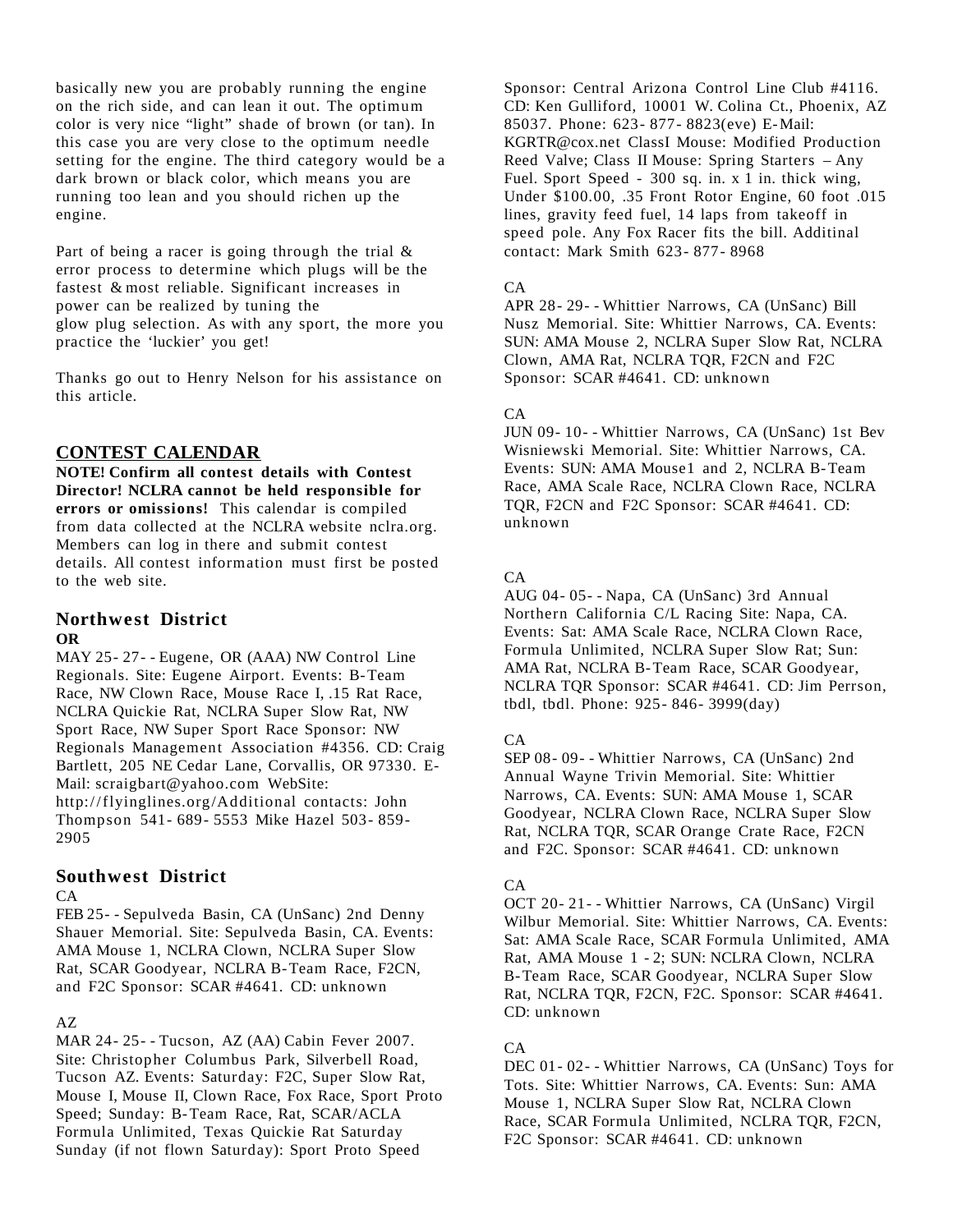# **South Central District** TX

APR 14- 15- - Dallas, TX (A) Dallas F2C. Site: Dallas Hobby Park, Dallas, TX. Events: F2C: three rounds each day. Sponsor: Dallas Model Aircraft Association #1902. CD: Bill Lee, 601 Van Zandt CR 4815, Chandler, TX 75758. Phone: 903- 852- 5599(day) 903- 852- 5599(eve) 903- 288- 6029(other) E-Mail: Bill@WRLee.com WebSite: http://www.DMAA-1902.org/ Each day sanctioned separately for team qualification purposes.

# TX

APR 28- 29- - Dallas, TX (AA) DMAA Spring Warm-Up. Site: Samuell Hobby Park, Dallas, TX. Events: Saturday and Sunday: (301- 310)Record Ratio. Sport Jet (JSO); Sunday: 312, 313, Goldberg, NCLRA Quickie Rat, Sportsman Goodyear (JSO) Sponsor: Dallas Model Aircraft Association #1902. CD: Patrick Hempel, 304 Becky Lane, Rockwall, TX 75087. Phone: 972- 841- 8766(day) E-Mail: phempel@dataconninc.com WebSite: http://www.dmaa-1902.org/ Fuel and awards provided by DMAA. Contact CD for additional details.

# $MO$

MAY 19- 20- - Valley Park, MO (AA) Midwest Speed and Racing. Site: Buder Park. Events: F2C team Race, Fox35 NCLRA, Texas Quickie, 317 Scale racing. And all classes of Speed. CD: John Moll, 7315 Elm Grove Ct, Hazelwood, MO. 63042. Phone: 314- 831- 4001(day) 314- 831- 4001(eve) E-Mail: JL172@sbcglobal.net Team race to be on Saturday, all other racing to be on Sunday, Speed on both days.

# TX

SEP 29- 30- - Dallas, TX (Ts) F2C Team Selection Finals. Site: Dallas Samuell Hobby Park, Dallas, TX. Events: F2C flown per the F2C Team Selection Program and the FAI rules. Sponsor: Dallas Model Aircraft Association #1902. CD: John McCollum, 300 VZ County Road 4717, Ben Wheeler, TX 75754. Phone: 903- 852- 3033(day) 903- 852- 3033(eve) E-Mail: JohnMcCollum@WRLee.com WebSite: http://www.NCLRA.org/ For additional information: Bill Lee 903- 852- 5599 [Bill@WRLee.com](mailto:Bill@WRLee.com)

# **Dallas F2C**

# April 14-15, 2007 **Hobby Park**

**Two days of F2C: three rounds each day.**

**Each day scored separately for F2C Team Qualifying**

**Contest Director: Bill Lee [Bill@WRLee.com](mailto:Bill@WRLee.com) 903-852-5599**

**Site: Dallas Samuell Hobby Park Northwest Highway &Garland Road Dallas, Texas**

**AMA Sanctioned**

**The Central Arizona Control Line Club PRESENTS**

# *CABIN FEVER 2007*



**DATE: March 24 th and 25 th**

**LOCATION: Cholla Choppers Flying Field, Christopher Columbus Park, Silverbell Road, Tucson Arizona\***

FAI F2C B-Team Race<br>Super Slow Rat (SSR) NCLRA .15 Rat Super Slow Rat (SSR) Mouse I (Modified Production Reed Valve) SCAR / ACLA Formula Unlimited Mouse II Texas Quickie Rat (Spring Starters – Any Fuel) Clown Race Sport Proto Speed Fox Race (If not flown Saturday) Fox Race Sport Proto Speed (Time Permitting) Contact: Ken Gulliford for Rules Questions (623) 877- 8823 kgrtr@cox.net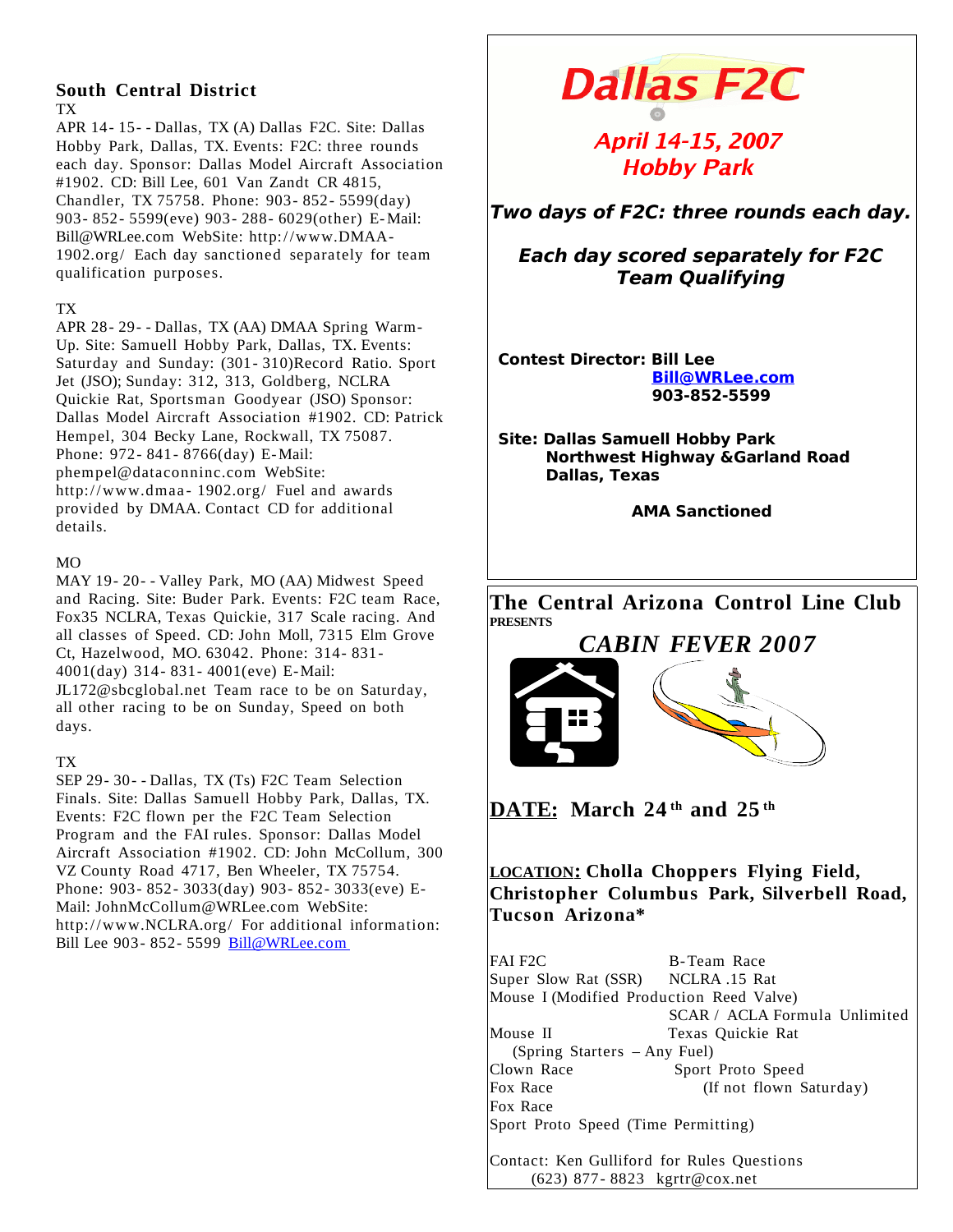|                                                | #Heats/A<br>verage                                      | $\frac{N:6}{3:26.34}$                                  | 3:36.43<br>$\frac{6}{2}$                                                                                     | $\frac{\text{N:6}}{4.09.77}$                    |                                             | 3:44.59<br>k5                   | $\frac{N:4}{3:33.19}$                     | $\frac{N:4}{4:14.20}$                                      | $.1N:3$<br>3:26.67               | N:2<br>3:40.66                        | 4:04.74<br>ž.                    |                                         |
|------------------------------------------------|---------------------------------------------------------|--------------------------------------------------------|--------------------------------------------------------------------------------------------------------------|-------------------------------------------------|---------------------------------------------|---------------------------------|-------------------------------------------|------------------------------------------------------------|----------------------------------|---------------------------------------|----------------------------------|-----------------------------------------|
|                                                |                                                         | R:1 H:1 N: R:4 H:1 N: R:1 H:1 N: R:2 H:1 N:<br>3:25.14 |                                                                                                              | R3 H:1 N:R4 H:1 N:R2 H:1 N:R1 H:1 N:<br>3:48.80 |                                             |                                 |                                           |                                                            |                                  |                                       |                                  |                                         |
|                                                |                                                         | 3:20.96                                                |                                                                                                              | 3:45.11                                         |                                             |                                 |                                           |                                                            |                                  |                                       |                                  |                                         |
|                                                | 2006 World Champs 2006 Virgil Wilbur 2006 Toys for Tots | 3:30.03                                                |                                                                                                              | 4:29.00                                         |                                             |                                 |                                           |                                                            |                                  |                                       |                                  |                                         |
|                                                |                                                         | 3:28.08                                                |                                                                                                              | 4:28.58                                         |                                             |                                 |                                           |                                                            |                                  |                                       |                                  |                                         |
|                                                |                                                         |                                                        |                                                                                                              |                                                 |                                             |                                 | 3:39.6<br>N:3                             |                                                            |                                  |                                       |                                  |                                         |
|                                                |                                                         |                                                        |                                                                                                              |                                                 | R:2 H:1 N:                                  | 3:48.4                          | R:3 H:4 N: R:2 H:13<br>3<br>N:3<br>3:28.9 |                                                            | R:1 H:4 N:<br>3:33.3             |                                       |                                  |                                         |
| <b>Dverall Rankings</b><br>(as of $2/1/2007$ ) | 2006 U.S. NATs                                          |                                                        | $\begin{tabular}{c cc} 2 & 2 & 2 \\ 3:40.99 & 3:48.69 \\ R.2 H.2 & N. R.1 H.2 N. \\ 2 & 2 & 2 \end{tabular}$ | 4:50.64                                         |                                             |                                 |                                           | 3:44.53                                                    |                                  | R:3 H:1 N: R:1 H:1 N:<br>2<br>3:42.95 |                                  |                                         |
|                                                |                                                         |                                                        |                                                                                                              | 3:58.16                                         |                                             |                                 |                                           | 3:39.98                                                    |                                  | 3:38.36                               |                                  | Code: Times used in Average calculation |
| 2008 F2C Team Selection Results                |                                                         |                                                        | 3:33.91                                                                                                      |                                                 |                                             | 4:00.35                         |                                           | 4:59.19                                                    |                                  |                                       | 4:13.83                          |                                         |
|                                                | 2006 St. Louis Speed<br>and Racing Contest              |                                                        | 3:31.57                                                                                                      |                                                 | R.2 H.2 N: R.1 H.1 N: R.2 H.2 N: R.4 H.1 N: | 3:31.24                         |                                           | R:1 H:1 N: R:2 H:1 N: R:1 H:2 N: R:3 H:2 N: 2 2<br>4:33.12 |                                  |                                       | R:2 H:1 N: R:3 H:1 N:<br>3:55.64 |                                         |
|                                                | 2006 Cabin Fever                                        |                                                        | 3:34.50                                                                                                      |                                                 |                                             | $3:35.22$ $3:47.74$             | 3:37.50                                   |                                                            | 3:28.55                          |                                       |                                  |                                         |
|                                                |                                                         | R4 H1 N: R3 H2 N:                                      | 3:28.94                                                                                                      | R:1 H:2 N:<br>4:28.98                           |                                             |                                 | R:2 H:1 N: R:1 H:2 N:<br>3:26.74          |                                                            | R:2 H:1 N: R:4 H:1 N:<br>3:18.16 |                                       |                                  |                                         |
|                                                | (SlowestTime)<br>Team                                   | Ascher/Ascher<br>3:30.03                               | <b>Ricketts/Lee</b><br>3:48.69                                                                               | Rolley/Rolley<br>4:29.00                        |                                             | <b>Allen/Whitney</b><br>4:00.35 | Dziak/Oge<br>3:39.60                      | Wallace/Wallace<br>4:59.19                                 | Fluker/Lambert<br>3:33.30        | Hart/McDonald<br>3:42.95              | Stone/Oge<br>4:13.83             |                                         |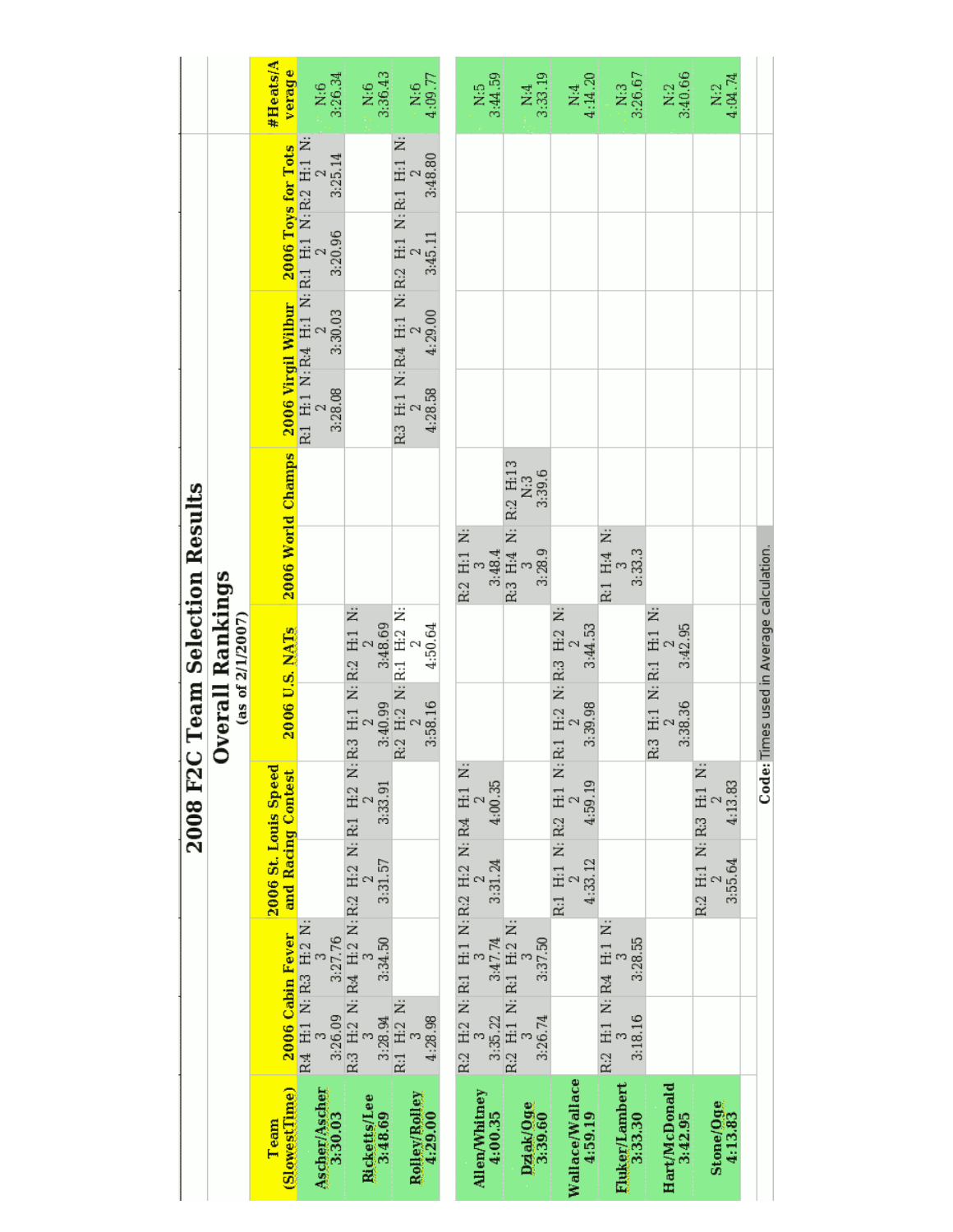# **NATIONAL RECORDS**

### **SLOW RAT**

JR (70 LAP) 5:16.20 SCOTT MATSON 7/10 /00 (140 LAP) 6:47.37 SCOTT MATSON  $7/10/00$ SR (70 LAP) 4:29.63 HOWELL PUGH 7/20 /94 (140 LAP) 10:58.47 DOUG SHORT 7/10 /00 OP (70 LAP) 2:36.31 BOB OGE 7/18 /91 (140 LAP) 5:24.94 MIKE GREB 7/19 /90

#### **½ A MOUSE 1**

JR (50 LAP) 2:37.57 SCOTT MATSON 7/15 /99 (100 LAP) 5:17.68 SCOTT MATSON 7/17 /99 SR (50 LAP) 2:44.68 DAVE ROLLEY JR 7/15 /99 (100 LAP) 5:20.11 D.J. PARR 7/16 /98 OP (50 LAP) 2:12.3 JIM HOLLAND  $7/16/04$ (100 LAP) 4:22 RYAN&GIBEAULT 7/15 /99

**½ A MOUSE 2** OP (70 LAPS) 3:01.24 MACCARTHY/KERR 7/11 /03 (140 LAP) 7:16.03 WHITNEY/HALLAS 7/11 /03

#### **SCALE RACING**

JR (70 LAP) 2:50.65 BOB FOGG III  $7/16/91$ (140 LAP) 6:08.55 BOB FOGG III 6/23 /92 SR (70 LAP) 3:15.12 DOUG SHORT 7/11 /00 (140 LAP) 5:40.05 BOB FOGG III 7/11 /95 OP (70 LAP) 2:39.38 WILLOUGHBY/OGE 7/15 /97 (140 LAP) 5:33.04 BOB FOGG SR  $7/16/91$ 

#### **F2C TEAM RACING**

OP (100 LAP) 3:15.46 LAMBERT/FLUKER 9/04 /05 (200 LAP) 6:57.36 LAMBERT/BALLARD 7/15 /98

# **F2CN (NCLRA RULES)**

100 LAPS JULIO ISIDRO  $7/11/05$ 200 LAPS BOB WHITNEY & DAVE HALLAS  $7/11/05$ 

#### **`B' TEAM RACING**

OP (35 LAPS) 1:24.34 BURKE/DULY 7/12 /05 (70 LAPS) 3:11.51 BURKE/DULY  $7/12/05$ (35+70 LAPS) 4:35.85 BURKE/DULY  $7/12/05$ (140 LAPS) 6:45.1 BURKE/DULY 7/13 /04

#### **RAT RACING (.15 RULE)**

OP (70 LAP) 2:44.6 JIM HOLLAND 7/15 /04 (140 LAP) 5:33.1 JIM HOLLAND 7/15 /04 JR-SR NO RECORD ESTABLISHED

#### **NCLRA FOX**

JR (100 LAP) 5:57.11 SCOTT MATSON 7/11 /99 SR (100 LAP) 5:28.09 SCOTT MATSON  $7/16/02$ OP (100 LAP) 5:32.55 TIM STONE & BOB OGE  $7/10/05$ 

# **NCLRA CLOWN**

OP (15 MINUTES) 331 LAPS RON DULY/JOHN MCCOLLUM/RUSS GREEN  $7/12/06$ OP (7 ½ MINUTES) 160 LAPS DON BURKE & RON DULY 7/13 /05

#### **NCLRA TEXAS QUICKIE RAT**

SR (70 LAPS) 3:04.22 SCOTT MATSON  $7/12/01$ SR (140 LAPS) 6:20.20 SCOTT MATSON  $7/12/01$ OP (70 LAPS) 3:04.28 JIM HOLLAND/BILL CAVE  $7/14/05$ (140 LAPS) 6:07.01 JOHN MCCOLLUM & BILL LEE 7/14/05

# **NCLRA SUPER SLOW RAT**

(100 LAPS) 6:27.59 DON BURKE & RON DULY  $7/10/05$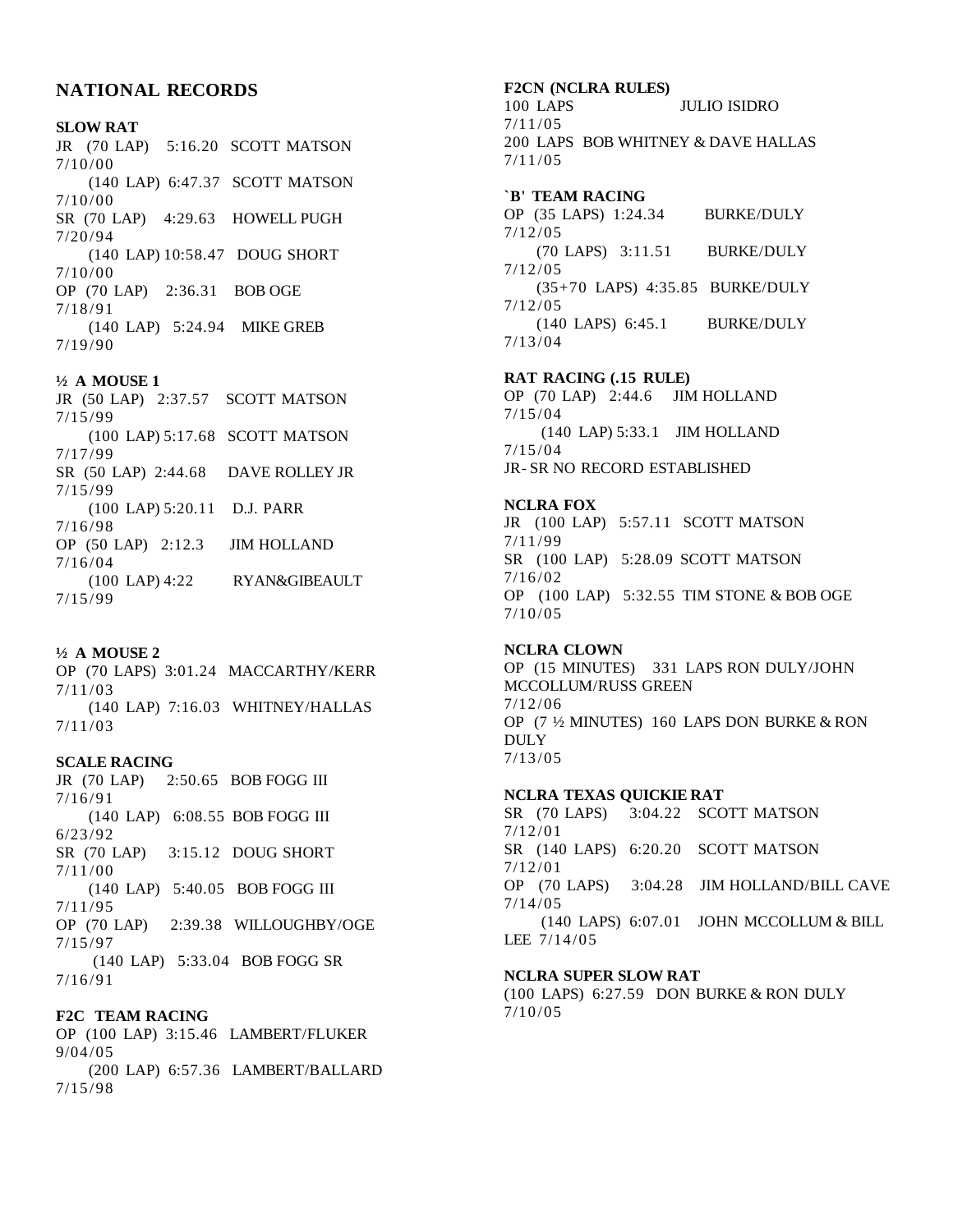# **SUPPLIERS**

# **B & L HOBBIES**

7606 Weymouth Rd., Hammonton, NJ 08037- 3404 Harters Speed Pans, T/R Pans, Rev- Up & Top Flite Speed Props, Torque Units and more (Paul Haley) 609- 567- 9365

# **BRODAK MANUFACTURING**

Everything c/l! 100 Park Ave, Carmichaels PA,15320 724- 966- 2726 email flyin@brodak.com

# **CS ENGINES AMERICA**

113 North Chase Ave., Bartlett, IL 60103 G/Z .049/.061 Engines; sales, service & parts. Engines available in both normal and pipe timed configurations. (Bill Hughes) e- mail williamhughes4@comcast.net 630- 736- 6036

# **DARP**

31052 Mason St. Livonia, MI 48154 DARP Magnesium Speed Pans for all classes including A, B, D, F- 40, 21- S, and 21 Proto. (Barry Tippett) e- mail: btippett@ameritech.net 734- 266- 7290

# **ELIMINATOR PROPS**

Steve Wilk 3257 Welcome Ave. N. Crystal, MN 55422 763- 531- 0604 e- mail swilk@cpinternet.com

# **STEVE EICHENBERGER**

Custom Fiberglas Performance Props: Molded tops. Steve Eichenberger 480- 730- 0016

# **GILLOTT RACING PRODUCTS**

Custom engine reworking, hard chroming Tim Gillott 1063 Harding St. Salinas, CA,93906 Phone 831- 449- 2052

# **JUST ENGINES LTD**

Newby Cross Farm,Newby Cross Carlisle, CUMBRIA CA5 6JP England All engine and engine accessory needs; Popular engines plus spares and Pipes.Irvine, Moki, Mvvs [\(http://www.justengines.unseen.org](http://www.justengines.unseen.org/) )

# **LONESTAR BALSA**

115 Industrial Lancaster, TX 75134 Info 972- 218- 9663 Order 800- 687- 5555 Fax 972- 218- 9211 http://www.Lonestar- Models.com Contest balsa, full line of Control line supplies.

# **MBS MODEL SUPPLY**

PO Box 282 Auburn KS 66402 Contact Melvin Schuette 1- 785- 256- 2583 Solid Wire Sets and other C/L needs <http://www.members.cox.net/mbschuette>

# **RITCH'S BREW**

Fuel ready mixed top quality finest ingredients. 4104 Lark Lane, Houston, TX 77025 713- 661- 5458

#### **MEJZLIK MODELLBAU**

Borova 14, 64400 BRNO,Czech Republic Distributors of PROFI line of Russian FAI speed gear. PROFI Engines, Pipes, Pans, Props, Tanks, Handles and FAI Speed Models in kit form or ready built. (Tomas Mejzlik) Phone: 420- 5- 432- 18888 Fax: 420- 5- 432- 18880 e- mail mejzlik@brno.comp.cz

# **MODEL ENGINE SPECIALTIES**

15477 Owens Rd, Hinckley, IL 60520 815- 286- 3969 Custom engine reworking, liners chromed and honed to your specs, racing parts. (Bob Oge) f2cpitman@mycbsi.com

# **NELSON COMPETITION ENGINES**

121 Pebble Creek Lane, Zelienople, PA 16063 Manufacturer of NELSON Racing Engines and parts, FAI Pans for F2A & FIC Custom Button Heads, Nelson Glow Plugs, many other specialty engine items. (Henry Nelson) Phone: (724) 538- 5282 email: nelcomp@fyi.net

# **MARK WARWASHANA**

Rubber fastfills, wheels. 11577 North Shore Dr. Whitmore Lake, MI 48189- 9124 Phone: 734- 449- 7355 E-Mail: chief@wwnet.net

# **OLD MAGAZINE PLANS & MORE ON CD**

Tom Wilk, 301 W. Redwing St.,Duluth, MN 55803 Phone: 218- 724- 0928(hm) E-Mail: tawilk36@cpinternet.com

# **ZALP ENGINES**

Zalp F2C&F2D engines- Bob Whitney 456 Garvey rd sw, Palm Bay FL 32908 f2cracer@aol.com



# **VIC GARNER For Sale, Texas Quickie Rat Engines…**

Quickie Rat engines. K&B .40s Race prepared with all the go- fast modifications that I know of. Placed 1- 2- 3 at 2004 Nats. Updated 2005 versions with .292 venturi perform better than previous model! Call or email; [Vicgarner@aol.com](mailto:Vicgarner@aol.com) or 925- 447- 3786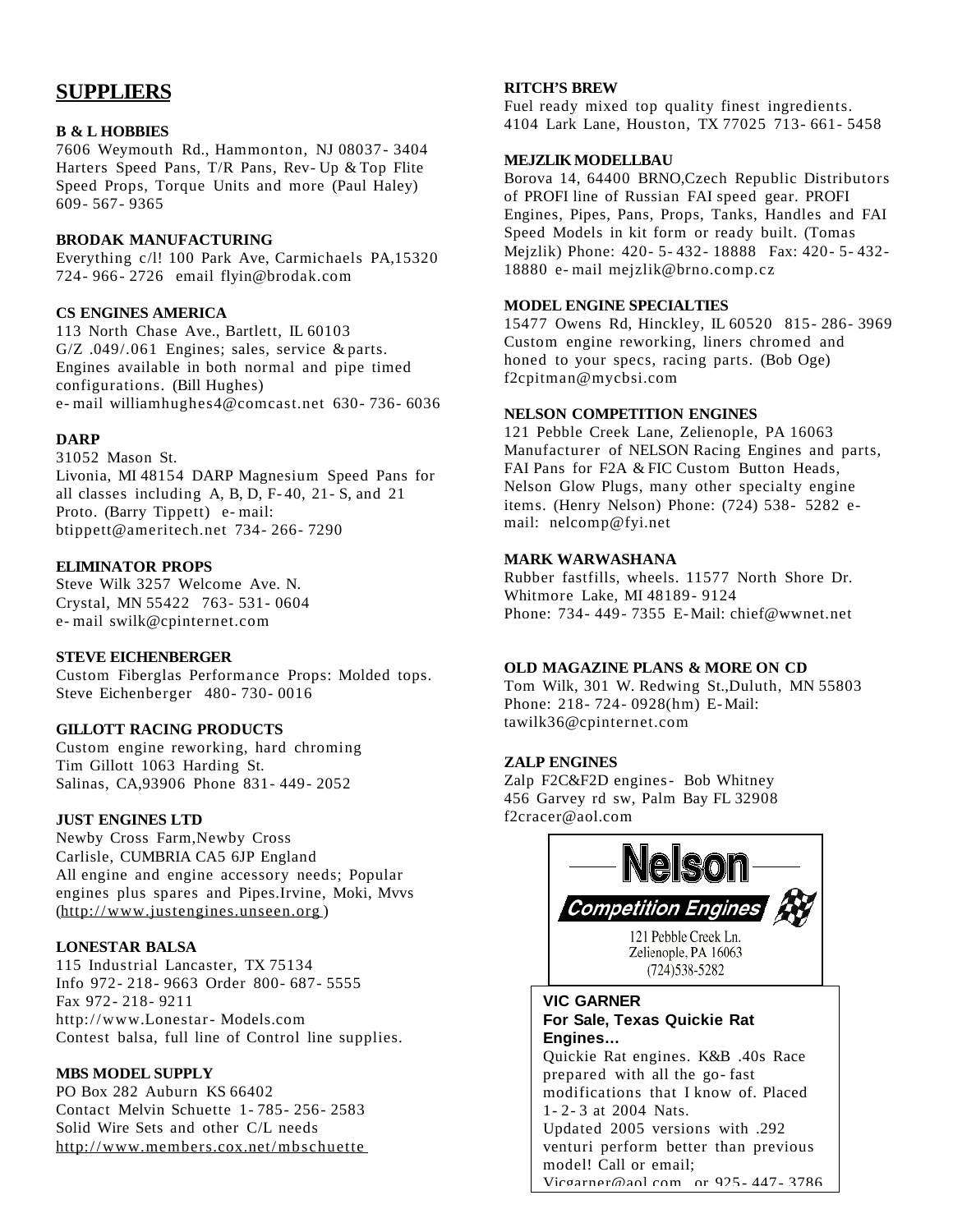| <b>Name <i>Name</i></b>                                                                                        | <b>NCLRA Membership Form</b>                  |
|----------------------------------------------------------------------------------------------------------------|-----------------------------------------------|
|                                                                                                                |                                               |
| <b>Street Address____________________________</b>                                                              |                                               |
|                                                                                                                |                                               |
|                                                                                                                |                                               |
| Phone# will be a series of the contract of the contract of the contract of the contract of the contract of the |                                               |
| E-Mail <b>E-Mail</b>                                                                                           |                                               |
|                                                                                                                | AMA or Other National Organization #_________ |
|                                                                                                                | Newsletter by: E-mail or: Hard-copy           |
|                                                                                                                | Send Dues & Membership Form to: US Dues: \$10 |
| Dave Rolley                                                                                                    | <b>International: \$12</b>                    |
| P.O. Box 468<br><b>Bennett, CO 80102</b>                                                                       | (Add \$.75 if paying by PayPal)               |

 $\ddot{\phi}$ 

(Membership Expiration date on mailing label)

Payment can be by check or Money order to the address above. Payment by PayPal to Treasurer@NCLRA.org